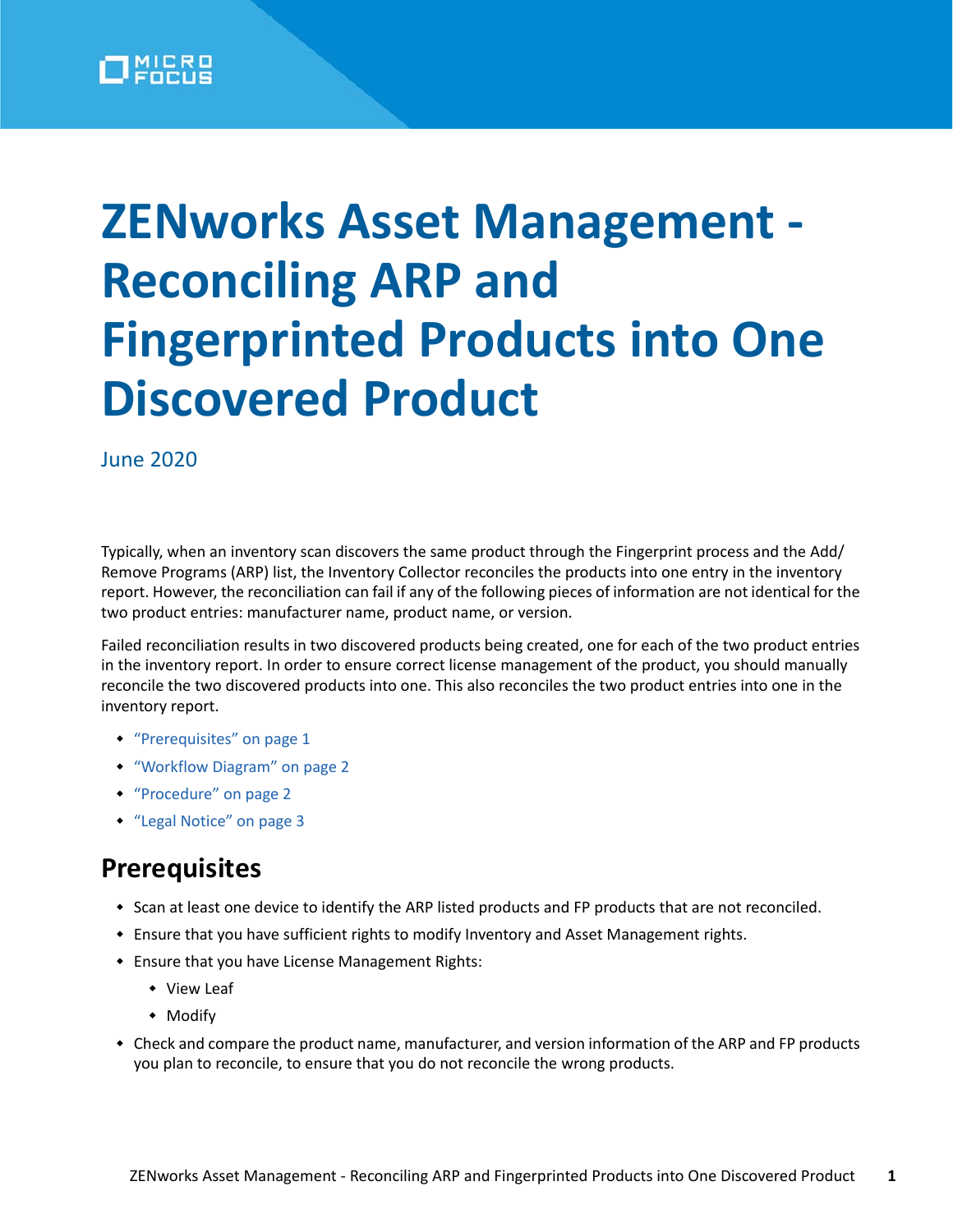## <span id="page-1-0"></span>**Workflow Diagram**



#### <span id="page-1-1"></span>**Procedure**

To reconcile duplicate entries of the same product reported from different sources:

- **1** In ZENworks Control Center, click **Asset Management.**
- **2** On the License Management page, click **Discovered Products**.
- **3** Select the product (primary) that you want to reconcile.
- **4** Click **Action** > **Reconcile Products**, then click **OK** to continue.
- **5** In the Selection dialog box, select the discovered product (secondary) to be reconciled with the primary product, then click **OK**.

If you have selected a Fingerprinted (FP) product as the primary product to reconcile, only ARP products are available to select as the secondary product, and vice versa.

After the manual reconciliation, all references to the secondary discovered product are removed from the ZENworks Asset Management database. At this point, you can filter the reconciled products by using the **Install Status** filter criteria.